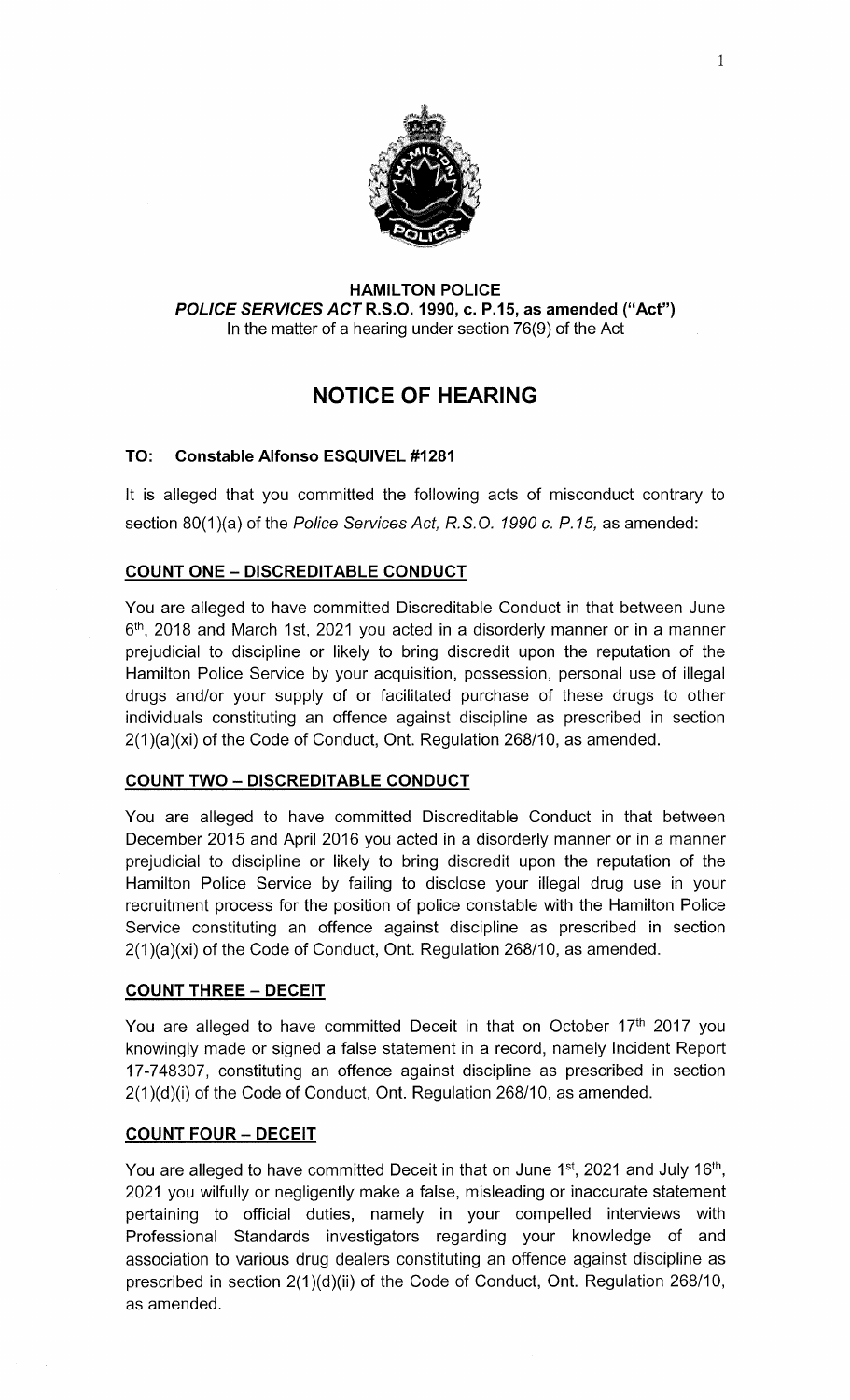#### **COUNT FIVE - INSUBORDINATION**

You alleged to have committed Insubordination in that on October 5<sup>th</sup>, 2017, April  $27<sup>h</sup>$  2018 and January 17<sup>th</sup>, 2020 you without lawful excuse, disobeys, omits or neglects to carry out any lawful order, namely Hamilton Police Service Policy 1.12 regarding the completion of accurate and complete notes constituting an offence against discipline as prescribed in section 2(1 )(b)(ii) of the Code of Conduct, Ont. Regulation 268/10, as amended.

**THIS IS THEREFORE TO COMMAND YOU** to appear before Hearing Officer Superintendent (retired) Greg Walton on the  $5<sup>th</sup>$  day of April, 2022, at 10:00 a.m. by way of an electronic hearing to answer to said allegations. A copy of the instructions for the electronic hearing is attached to this Notice of Hearing and marked as Schedule 'A'.

| Dated this $O/H \overline{H}$ day of March, 2022.           |                             |
|-------------------------------------------------------------|-----------------------------|
|                                                             | CHIEF OF POLICE of delegate |
| Copy served on officer, this $H^+$ day of $M^+$ $M^+$ $M^-$ | 2022.                       |
|                                                             | (Officer Effecting Service) |

**NOTE:** This hearing is held pursuant to the *Police Services Act* and the *Statutory Powers Procedure Act,* which latter Act provides that if any party notified does not attend at the hearing, the tribunal may proceed in the absence of the party and the party will not be entitled to any further notice of the proceedings.

Copy received at time of service by:

 $\frac{\mathcal{U}}{\mathcal{M}}$   $\frac{\mathcal{C}}{\mathcal{M}}$  of Officer]

#### **NOTICE OF INCREASED PENALTY**

**TAKE NOTICE** that pursuant to section 85(4) of the *Police Services Act,* the penalty of demotion or dismissal may be imposed if the misconduct with which you are charged is proven on clear and convincing evidence.

## **NOTICE OF RIGHT TO DISCLOSURE**

**TAKE NOTICE** that pursuant to section 83(5) of the *Police Services Act,* you are entitled to an opportunity to examine any physical or documentary evidence that will be produced or any report whose contents will be given in evidence at the hearing. You may obtain such disclosure by personally contacting the Prosecutor or through your Counsel or Agent.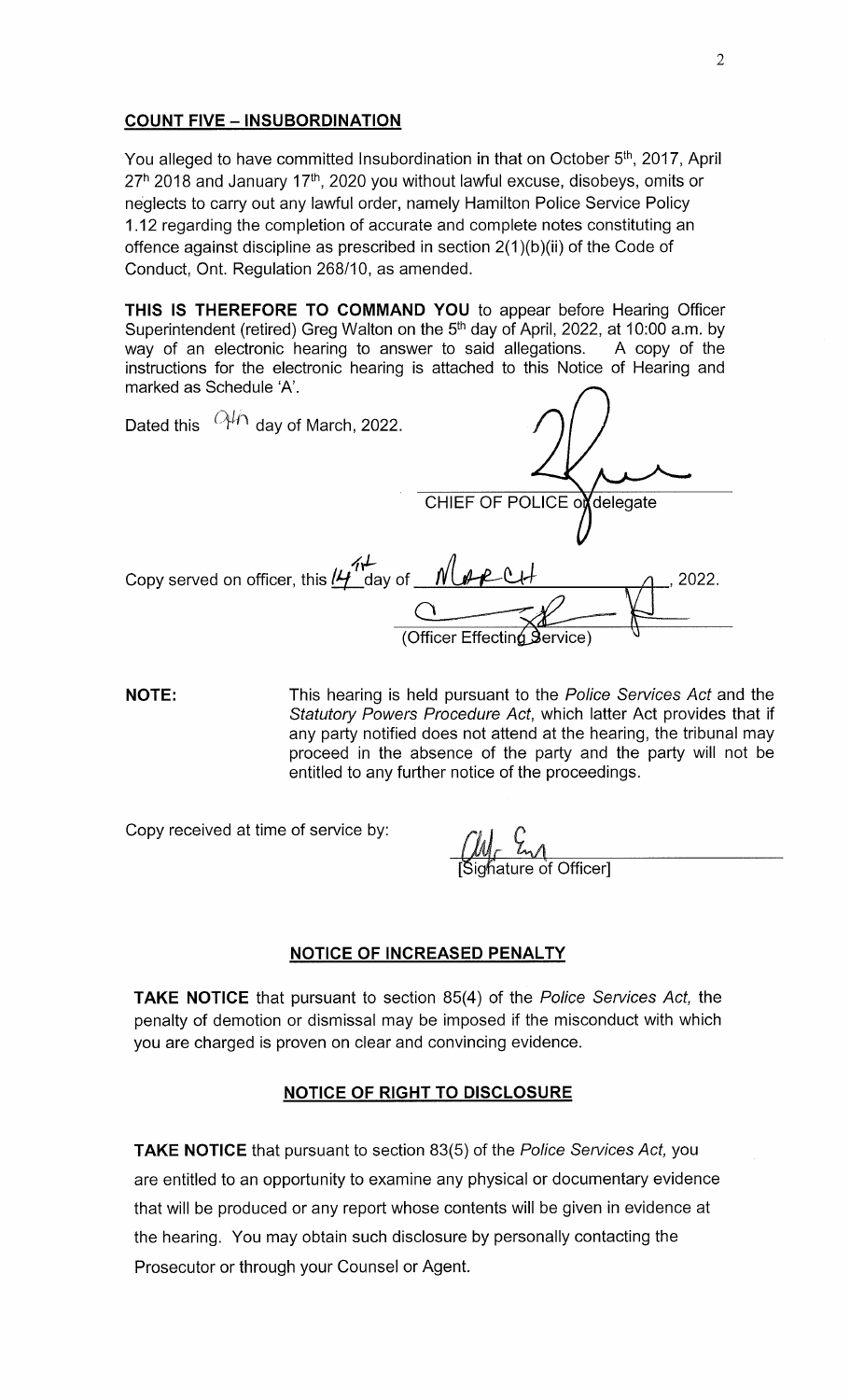## **NOTICE OF PUBLICATION**

**TAKE NOTICE** that this hearing shall be open to the public unless closed on the order of the Hearing Officer pursuant to section 9 of the *Statutory Powers Procedure Act.* Decisions of the Hearing Officer shall be made available to the public on request.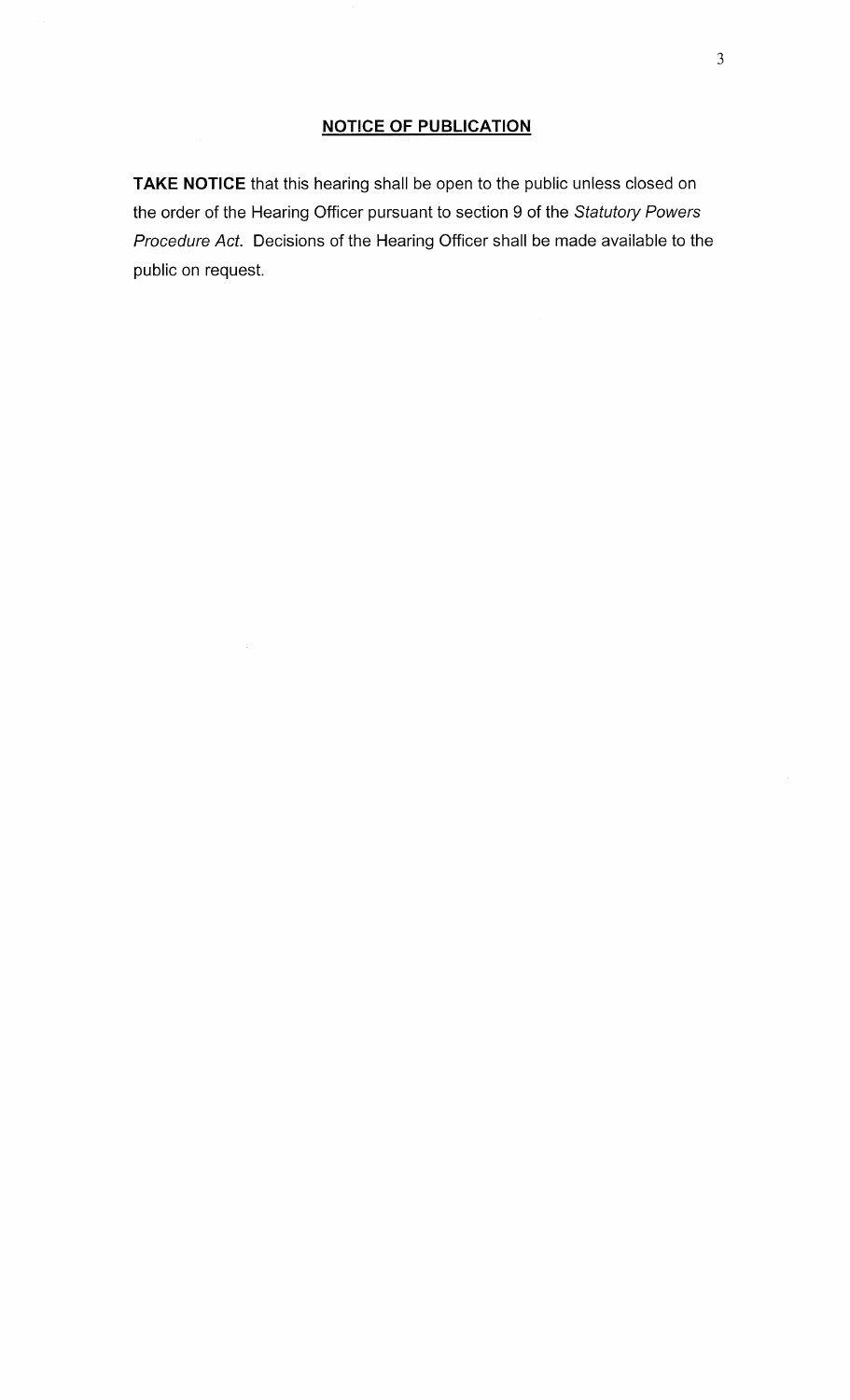#### **ADJOURNMENTS**

**IN THE MATTER** of a hearing held in accordance with section 66(3) of the *Police Services Act* regarding allegations of misconduct against **Constable Alfonso ESQUIVEL** of the Hamilton Police Service.

| Hearing adjourned to |                     | at                       |
|----------------------|---------------------|--------------------------|
|                      | (Date)              | (Time)                   |
|                      |                     |                          |
|                      |                     | <b>Presiding Officer</b> |
| (Signature)          |                     |                          |
|                      |                     |                          |
| Hearing adjourned to |                     |                          |
|                      | (Date)              | at $\frac{1}{(Time)}$    |
|                      |                     |                          |
|                      |                     | <b>Presiding Officer</b> |
| (Signature)          |                     |                          |
|                      |                     |                          |
| Hearing adjourned to |                     |                          |
|                      | (Date)              | at $\frac{1}{(Time)}$    |
|                      |                     |                          |
|                      |                     | <b>Presiding Officer</b> |
| (Signature)          |                     |                          |
|                      |                     |                          |
| Hearing adjourned to |                     | at                       |
|                      | (Date)              | $\frac{1}{(Time)}$       |
|                      |                     |                          |
|                      |                     | <b>Presiding Officer</b> |
| (Signature)          |                     |                          |
|                      |                     |                          |
|                      |                     |                          |
| Hearing adjourned to | $\overline{(Date)}$ | $\frac{1}{(Time)}$<br>at |
|                      |                     |                          |
|                      |                     | <b>Presiding Officer</b> |
| (Signature)          |                     |                          |
|                      |                     |                          |

 $\hat{\mathcal{A}}$ 

 $\hat{\mathcal{L}}$